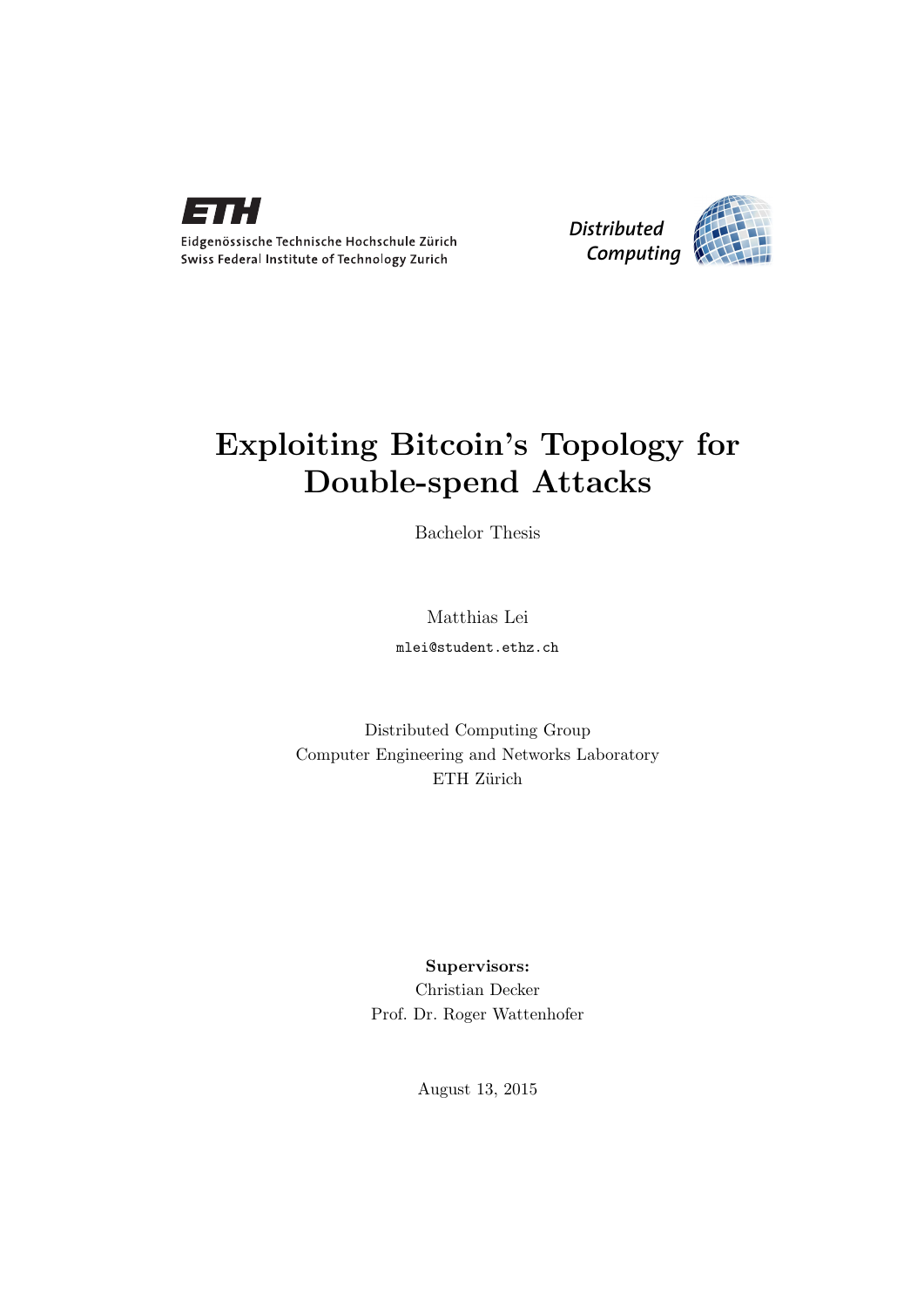# Acknowledgements

<span id="page-1-0"></span>I would like to thank my supervisor Christian Decker for his assistance and guidance during my bachelor thesis as well as Ingrid Giel, Andreas Enz and Daniel Yu for proofreading and reviewing my report.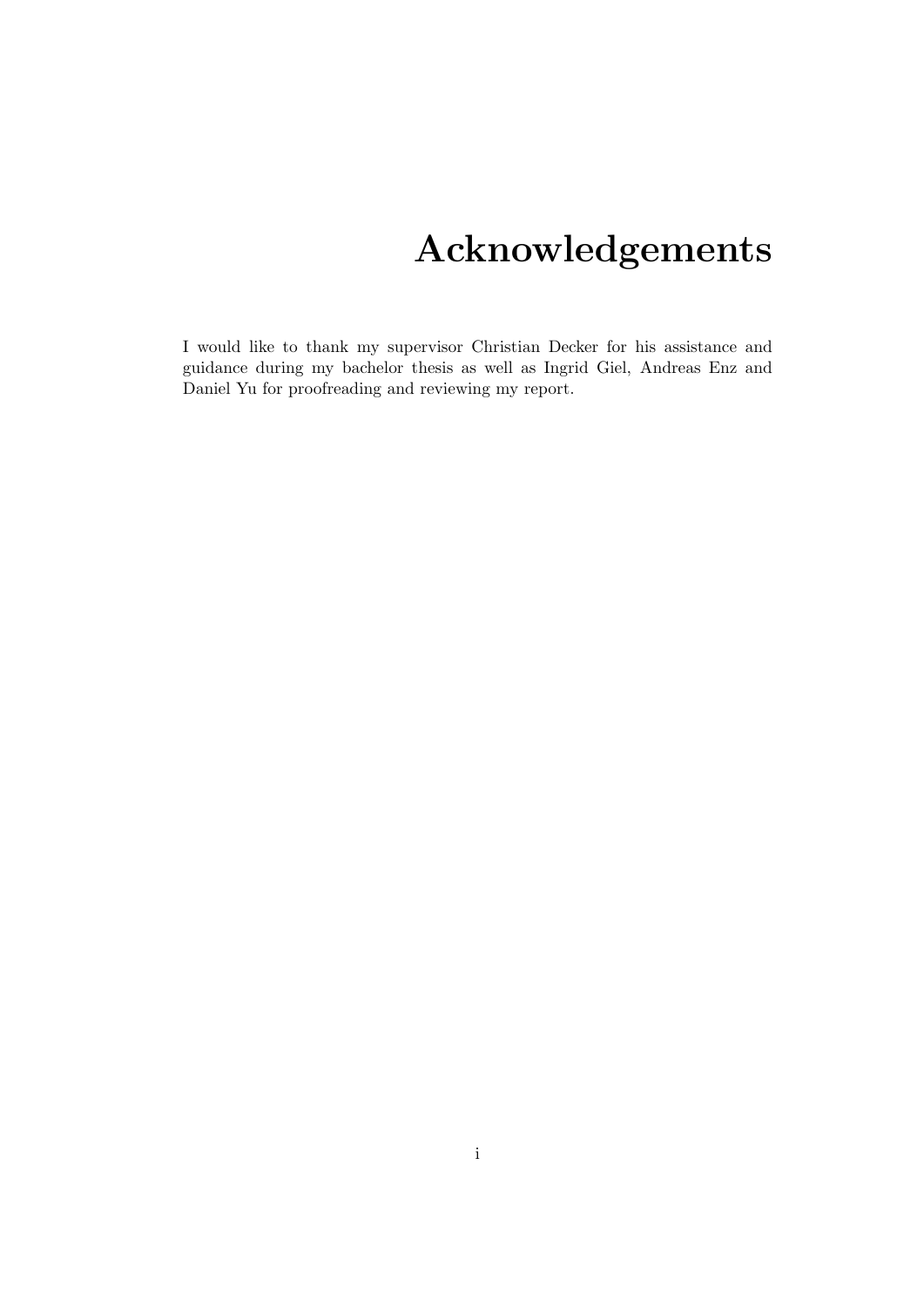## Abstract

<span id="page-2-0"></span>As a decentralized digital currency, one of the features Bitcoin draws its security from is that its clients broadcast transaction or block messages to a number of randomly selected peers to share their view of the current state of the transaction history. This feature makes it very hard for an attacker to manipulate the victim's view of the network for fraud.

In this thesis we show that the Bitcoin network leaks information about the topology. For this purpose we introduce BiPI, a program which reveals the peers of a Bitcoin Core client with high probability using timestamps. We measure the efficiency of BiPI before and after the release of the patch targeting this leak. To show how powerful this knowledge can be we then execute double-spend attacks with and without the identified peers and quantify the increase of the success probability.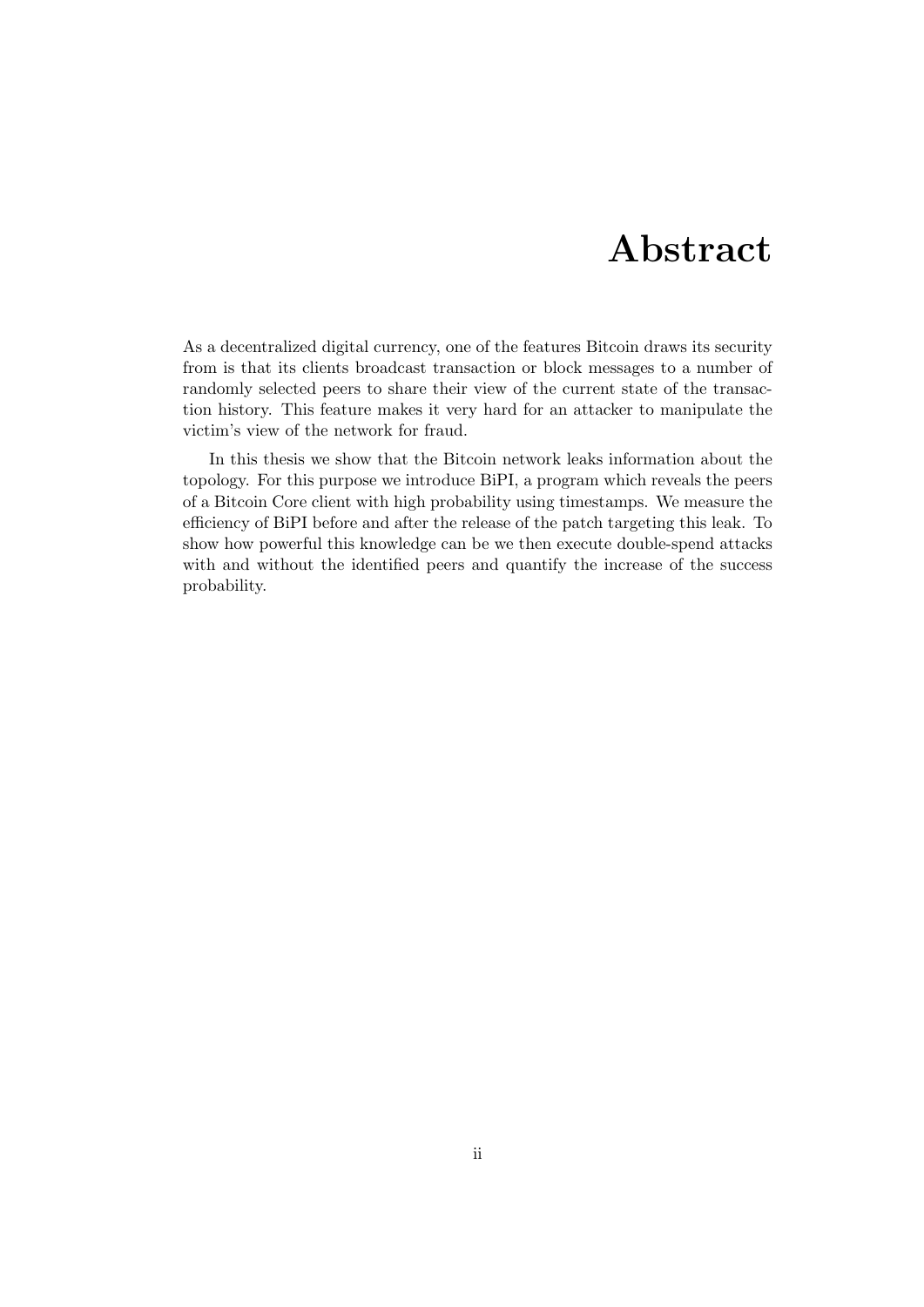## **Contents**

|          |                                  | <b>Acknowledgements</b> | i              |  |  |  |  |
|----------|----------------------------------|-------------------------|----------------|--|--|--|--|
|          | Abstract                         |                         | ii             |  |  |  |  |
| 1.       |                                  | Introduction            | $\mathbf{1}$   |  |  |  |  |
|          | 1.1                              |                         | $\overline{2}$ |  |  |  |  |
|          | 1.2                              |                         | $\overline{2}$ |  |  |  |  |
|          | 1.3                              |                         | $\overline{4}$ |  |  |  |  |
|          | 1.4                              |                         | $\overline{4}$ |  |  |  |  |
| $\bf{2}$ |                                  | <b>Revealing peers</b>  | 6              |  |  |  |  |
|          | $2.1\,$                          |                         | 7              |  |  |  |  |
|          | 2.2                              |                         | 8              |  |  |  |  |
| 3        | Double-spend with revealed peers |                         |                |  |  |  |  |
|          | 3.1                              |                         | 12             |  |  |  |  |
|          |                                  | 3.1.1                   | 14             |  |  |  |  |
|          |                                  | 3.1.2                   | 15             |  |  |  |  |
| 4        |                                  | Conclusion              | 16             |  |  |  |  |
|          |                                  | <b>Bibliography</b>     | 17             |  |  |  |  |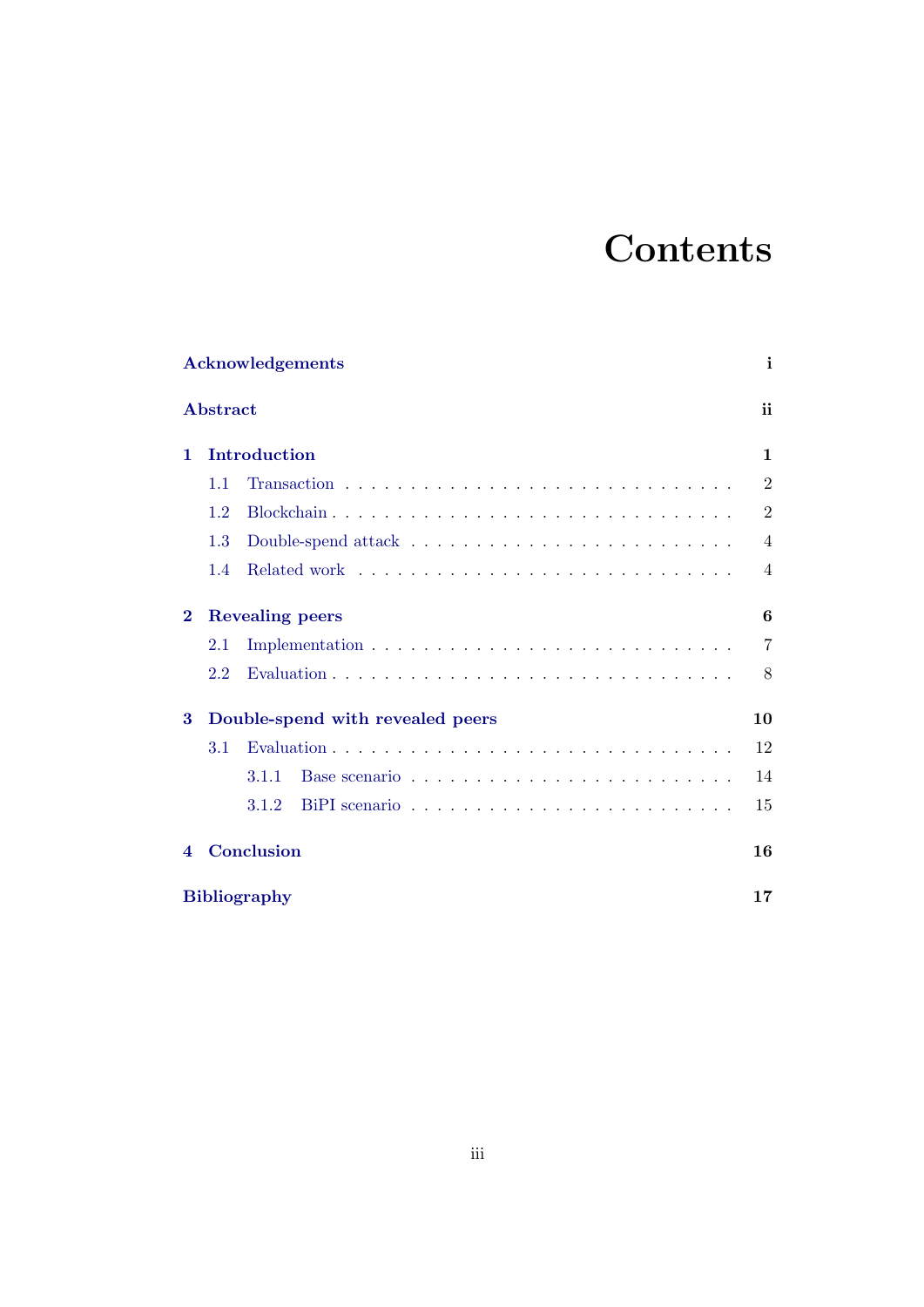## CHAPTER<sub>1</sub> Introduction

<span id="page-4-0"></span>What started 2008 with Satoshi Nakamoto's White Paper [\[1\]](#page-20-1) has now grown to the most prominent digital currency. Bitcoin has an estimated market capitalisation of around 4 billion USD, as of July 2015, and more than 7.5 million digital wallets.

Bitcoin is used all over the globe. Online as well as regular shops accept Bitcoin as a payment method, large exchange platforms for Bitcoin such as Coinbase or Bitstamp exist, and Bitcoin ATMs have been deployed in many countries.[1](#page-4-1) Some of these uses rely on fast payment, meaning the service offered must be delivered seconds after the transaction has been made. The merchant cannot wait for the transaction to be confirmed as this may take several minutes. This scenario is prone to the double-spend attack in which an attacker can use the same coins for two or more payments. However our measurements show that the success probability of a plain double-spend attack lies only around 12%. This kind of double-spend attack makes no assumption about the topology. Therefore the dissemination behaviour of transactions cannot be controlled.

Our hypothesis states that it is indeed possible to obtain insights about which peers a victim is connected to and, based on this advantage, that an adversary can boost his success probability of a double-spend to 60%. To prove this we developed the Bitcoin Peer Investigator (BiPI), a program which exploits an information leak in the gossiping mechanism for address dissemination.

A variety of clients implement the Bitcoin protocol and enable users to store and trade with Bitcoins. For the course of this thesis we concentrate on the most common one: Bitcoin Core. We use this client as an example of the protocol, but similar results can be achieved with other clients as we do not exploit specific properties of this client. Instead we only rely on the Bitcoin protocol.

<span id="page-4-1"></span><sup>1</sup>www.coindesk.com/bitcoin-atm-map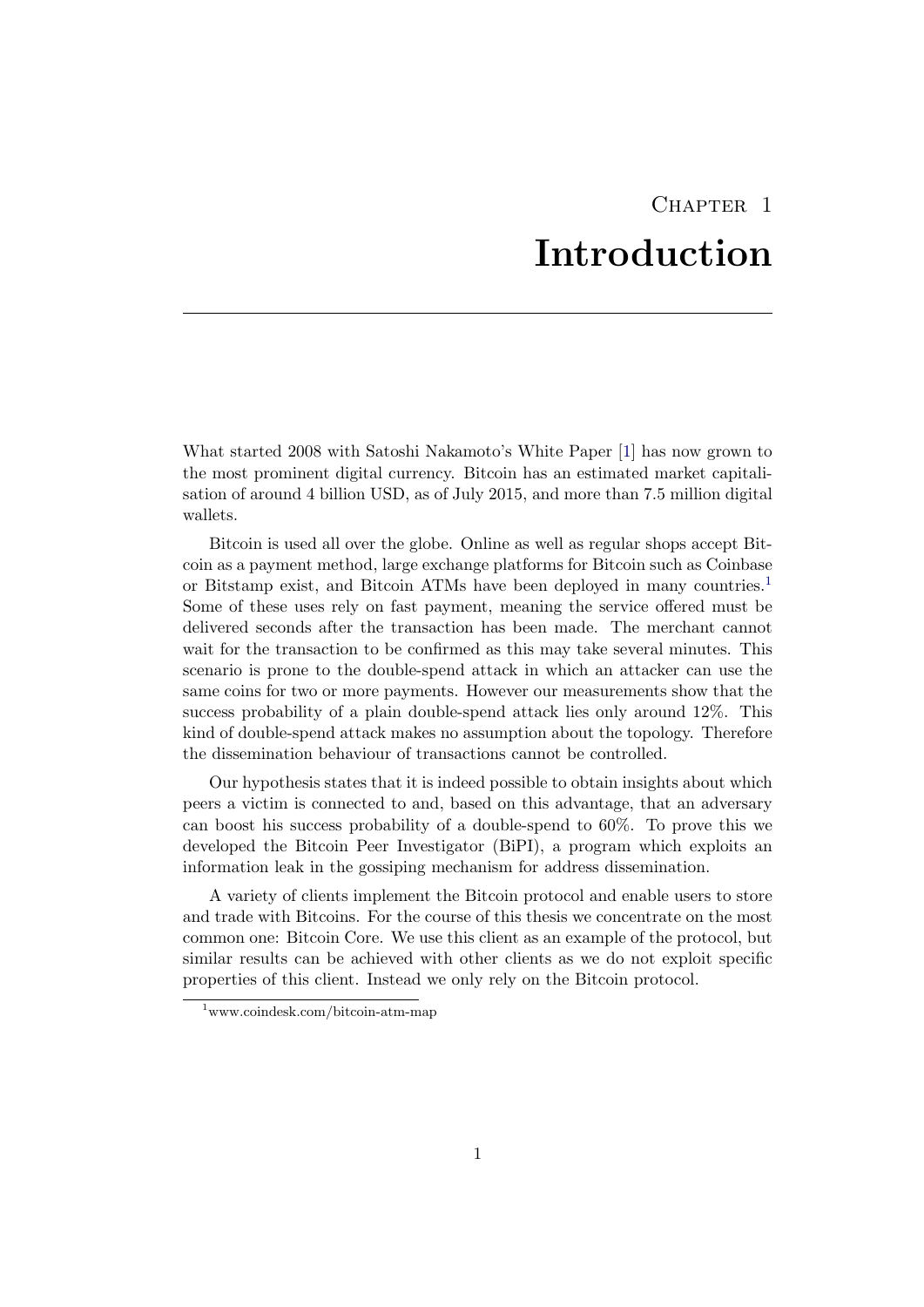#### 1. INTRODUCTION 2

### <span id="page-5-0"></span>1.1 Transaction

Bitcoins are transferred from one Bitcoin address to another through transactions. A Bitcoin address represents a destination for payments and is a hash from the public portion of a public/private keypair. Each transaction contains at least one input and one output as well as the number of Bitcoins transferred to each output. An input is a reference to an output of a previous transaction, thus creating a directed acyclic graph. The transaction graph is public knowledge and everyone is able to track and verify the complete transaction history since the beginning of Bitcoin. An output references a Bitcoin address and contains the amount of Bitcoins transferred.

Bitcoin ensures that only the owner of the address can claim the output by using digital signatures. When a user wants to send Bitcoins to an address, she creates a transaction specifying the inputs and outputs and signs it with her private key before she broadcasts it to the network. Every receiving node checks whether the transaction is valid and correct and if so the transaction is further relayed to the node's peers. In particular every node checks whether the output claimed has not been used before. Bitcoin Core will only relay the first transaction, but any subsequent transaction claiming the same output will not be relayed. This way the transaction is spread through the whole network reaching clients and eventually the recipient.

In a fast payment scenario the transaction is considered to be confirmed for the merchant, which also runs a Bitcoin client, upon reception. Contrary to that in a non-fast payment scenario the merchant waits for the confirmation of the network.

### <span id="page-5-1"></span>1.2 Blockchain

The blockchain is Bitcoin's public ledger. It is Bitcoin's approach of eventually reaching consensus in its peer-to-peer network about, which transactions effectively happened and in which order. Every node in the network possesses its own blockchain, which denotes its own view of the transaction history. These views should not differ too much from node to node.

The blockchain consists, in the best case, of a single sequence of *blocks*, starting from the first genesis block all the way to the current block (Fig. [1.1\)](#page-6-0). Every block carries a timestamp, a hash to a previous block, a collection of transactions and a nonce. Following the sequence from the first to the last block is equivalent to reviewing all the transactions ever made in chronological order. Therefore a transaction contained in a block must have its inputs point to transactions in previous blocks or in the same block. Creating one of these blocks is based on a proof-of-work (PoW) system and requires a significant amount of computational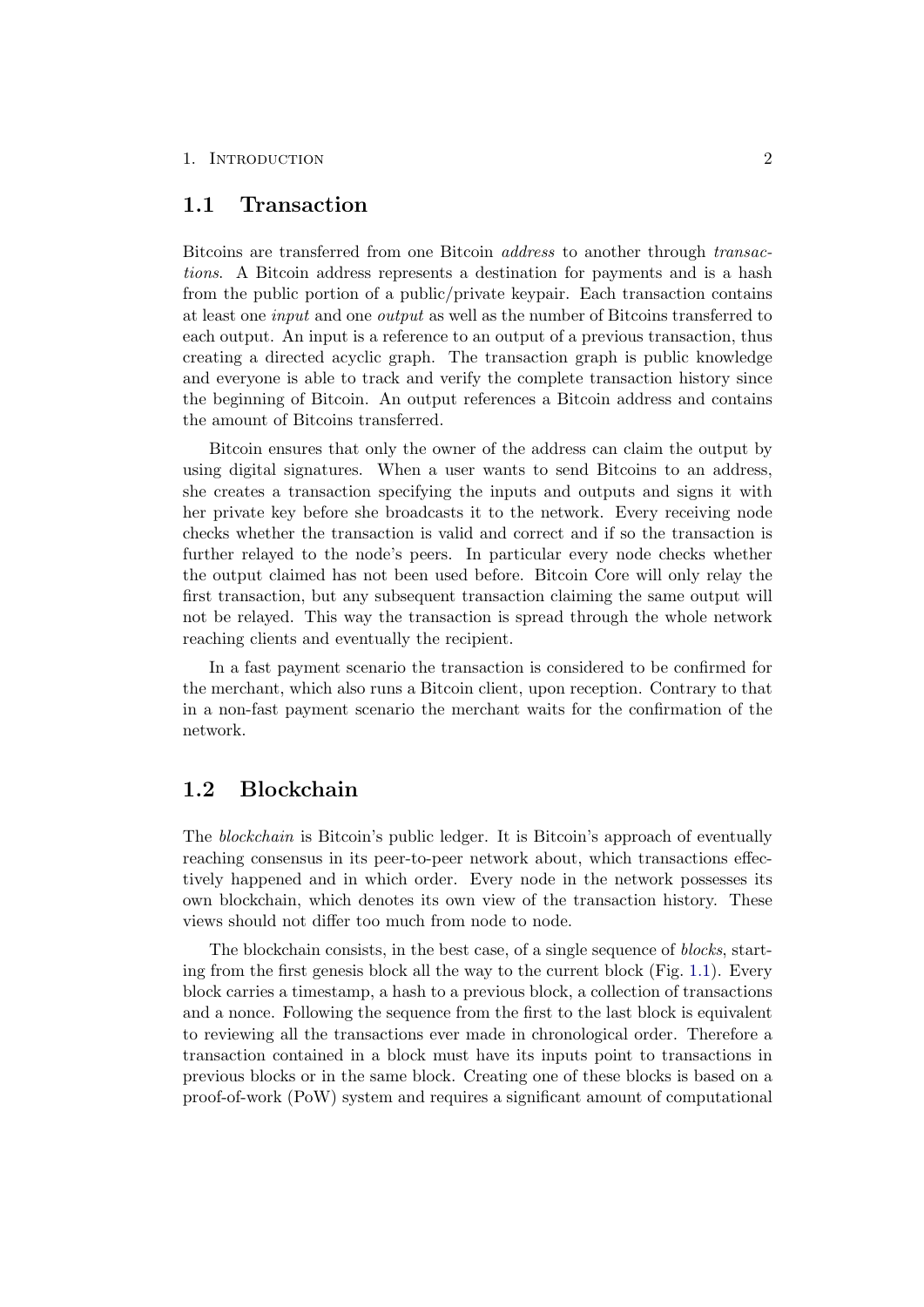#### 1. INTRODUCTION 3

power. By appending the right nonce to the binary representation of the payload mentioned above, the value of a given cryptographic hash function must lie below a target value in order to be accepted by the network. This requirement can only be met by brute-forcing. The target value is adjusted dynamically so that in average such a block is found roughly every ten minutes. Nevertheless studies show this duration has a standard deviation of 15 minutes [\[2\]](#page-20-2). Some nodes, called miners, in the network are solely dedicated to finding such blocks. They listen to newly announced transactions in the network, validate them and keep them in a pool. For every block found the miner is rewarded with a certain amount of Bitcoins plus the sum of all transaction fees from the transactions included in the block. As soon as a block is found the miner broadcasts it into the network and the receiving nodes can check for validity by computing the hash of the block and verifying all the transaction contained. If valid, the nodes append their block to their own blockchain. Note that modifying the block, and thus claiming the reward for the own sake, is equally as hard as mining a new block because every modification to a block results in a change of the hash value.

It can happen that during the propagation of a newly mined block another block is found by another miner, which has not yet heard of the new block, leading to a split of the network and ultimately to two different views of the transaction history [\[3\]](#page-20-3). This is called a fork. In order to resolve it both partitions enter a race about which one finds the next block and creates a longer chain, which is accepted by both partitions. The race can potentially go on for multiple blocks but the probability of it decreases exponentially for every additional block. However if a miner happens to create a longer chain originating from a non-current block, thus creating another history, the rest of the network has to rollback its history to the point where the fork happened. This requires theoretically a majority of the mining power of the Bitcoin network [\[1\]](#page-20-1).



<span id="page-6-0"></span>Figure 1.1: Example of a blockchain segment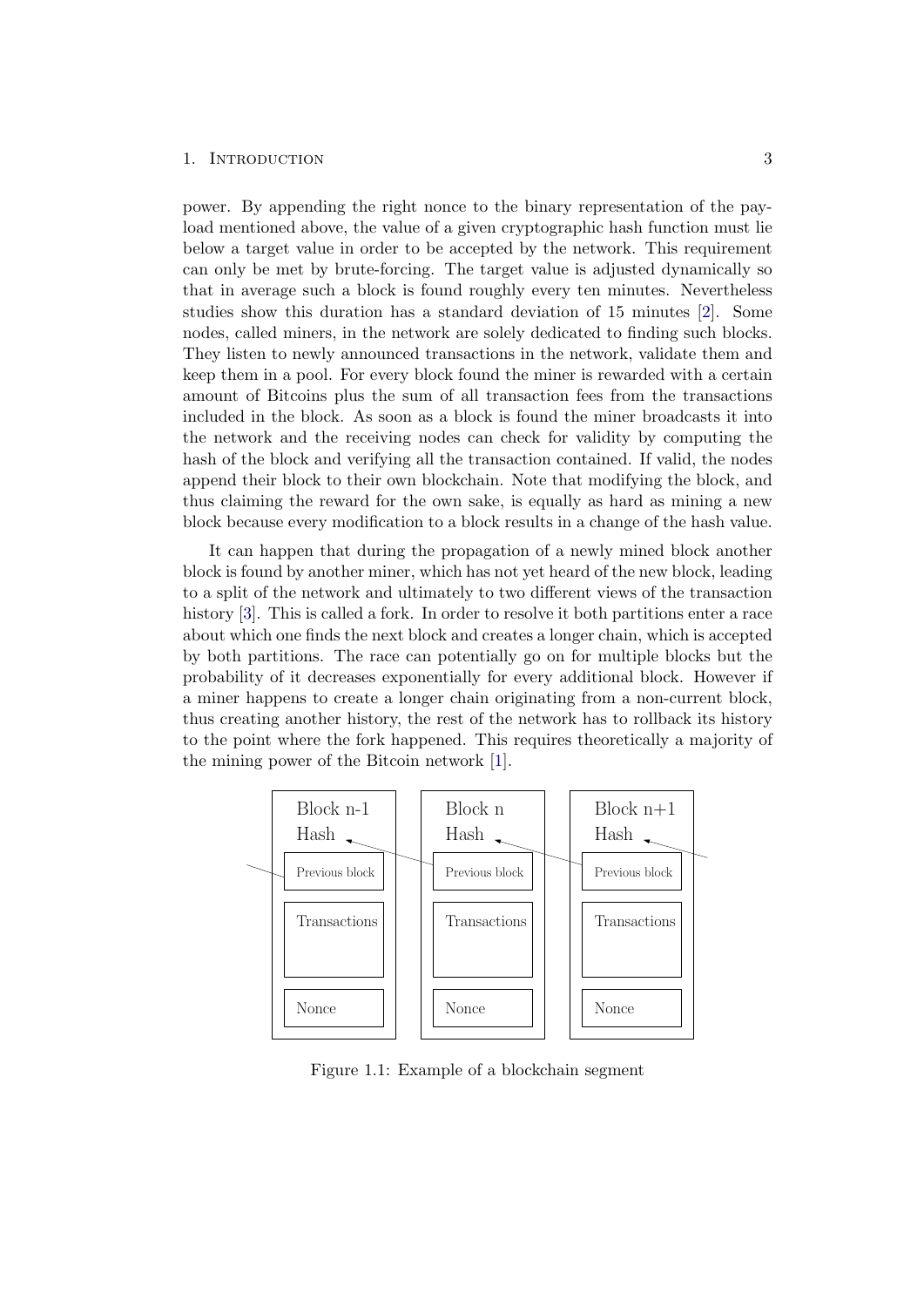### <span id="page-7-0"></span>1.3 Double-spend attack

The double-spend attack tries to spend the same Bitcoins more than once. Upon a successful attack the victim is left with an invalidated payment while having already delivered the service. Multiple variants of the double-spend attack exist. The one we consider in the thesis, the race attack, does only work for fast payment scenarios, e.g., ATMs, cafes or fast food chains.

A merchant using fast payment has to accept the payment once it receives the respective transaction and cannot afford to wait for the confirmation from the blockchain. Her transaction, however, can be rendered invalid afterwards, if another transaction claiming the same output is included in the blockchain and thus going to be accepted by the network. An attacker performing a doublespend injects two transactions into the network. A transaction seemingly paying for the service claimed and a transaction for the miners. The one for the miners can pay for another service or can transfer the Bitcoins back to another address owned by the attacker.

### <span id="page-7-1"></span>1.4 Related work

Since double-spend attacks still remain a problem in the Bitcoin protocol it has been topic of some research which study the difficulty of executing such an attack [\[2,](#page-20-2) [4,](#page-20-4) [5\]](#page-20-5). Also other types of related attacks has received considerable attention such as the eclipse attack which is much more powerful once set up but requires a tremendous effort to do so [\[6\]](#page-20-6). This attack goes much further than just knowing the peers of the victim. It tries to monopolize all connections of the victim. This enables the attacker to temporarily alter the victim's view of the network to her advantage.

While both of these methods target the victim directly, a successful 51% attack affects multiple clients at once. This attack was mentioned as a hypothetical security issue in Satoshi Nakamoto's paper [\[1\]](#page-20-1). As long as an attacker possesses the majority of CPU power in the network she could change transaction history. However, the research of Eyal and Sirer has shown that this statement does not hold. Even with less mining power than the majority it is worth mining selfish [\[7\]](#page-20-7). A much more general discussed aspect is the topology itself. Andrew Miller et al. present a method to find influential nodes and mining pools, which in return could be used to improve our results even further [\[8\]](#page-20-8).

In conjunction with Bitcoin being a peer-to-peer network, the degree of anonymity is another widely discussed topic [\[9\]](#page-20-9). Ober et al. analyzes which dynamical effects increase or decrease anonymity [\[10\]](#page-20-10). A method proposed by Koshy et al. maps Bitcoin addresses to IP addresses [\[11\]](#page-20-11). Their method analyzes real-time transaction data collected over 5 months and tries to detect relay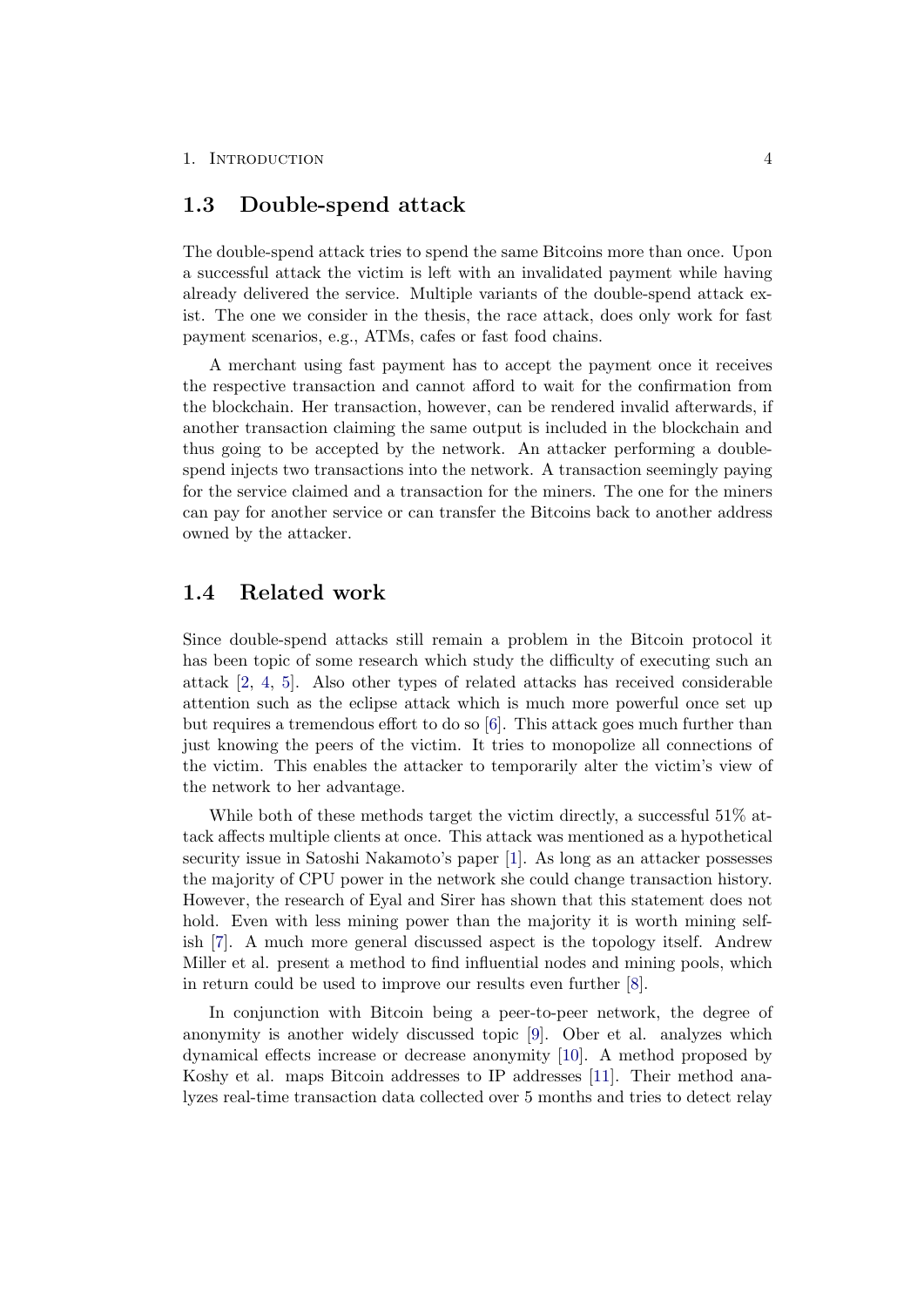### 1. INTRODUCTION 5

patterns in the transaction graph.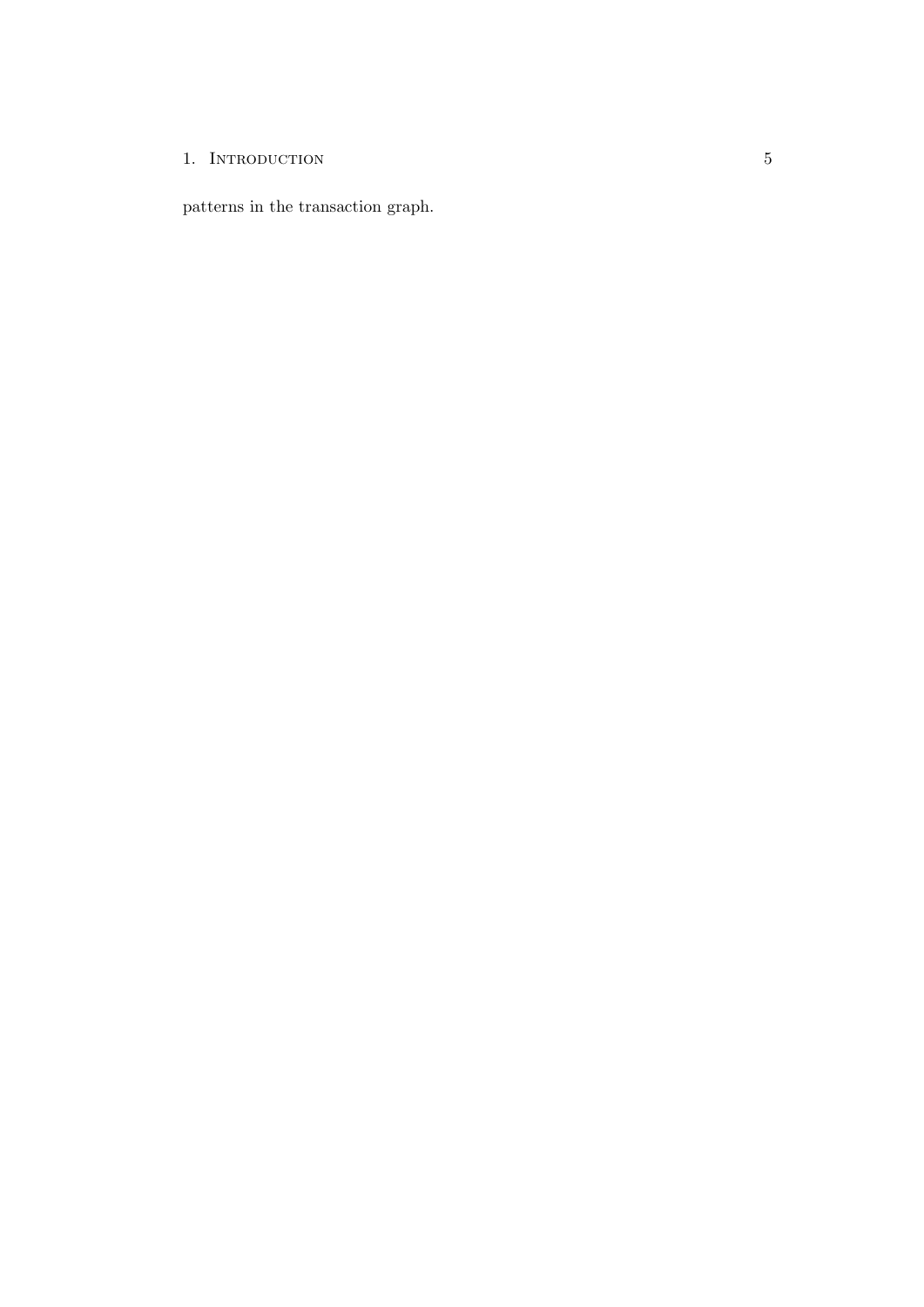## CHAPTER<sub>2</sub>

## Revealing peers

<span id="page-9-0"></span>In this chapter we introduce our program BiPI (Bitcoin Peer Investigator) to showcase that it is possible to identify the victim's peers. The goal of BiPI is to return a result set of peers which covers the victim's peers with high probability by observing the updates of timestamps in the victim's address pool.

Every node manages a pool of IP addresses which it can resort to if a connection to another Bitcoin peer is lost. In the case of Bitcoin Core, 8 of these connections are maintained. Those peers are used to broadcast and relay data messages, such as addresses, blocks or transactions. Each address carries a timestamp from the last time when the address was heard from. On startup, the client performs a DNS lookup in order to obtain a list of IP addresses believed to be active. The domains of the DNS servers are hardcoded into the Bitcoin Core client. It then connects itself to those peers and starts exchanging information about their view of the network. One part of this process involves updating the address pool using addr messages. Those messages are sent either as a response to a *getaddr* request or unsolicited. An *addr* message contains a random selection of addresses from the sender's pool, each carrying a timestamp of the most recent appearance in the network. Those addresses are updated under two conditions:

- 1. The address was sent as a part of an addr message and carries a more recent timestamp than the timestamp stored in the pool.
- 2. When a connected peer sends a *addr*, version, inv, getdata or a ping message the timestamp of its address is then updated in the pool of the receiving node.

Note that this behaviour only applies to Bitcoin Core version 0.10.0 and older. Condition 2 has been changed in version 0.10.1 which was released during the writing of this paper and we will address that in chapter 2.3.

The key idea is that the addresses which the victim is connected to are updated much more frequently because of condition 2. Therefore repeatedly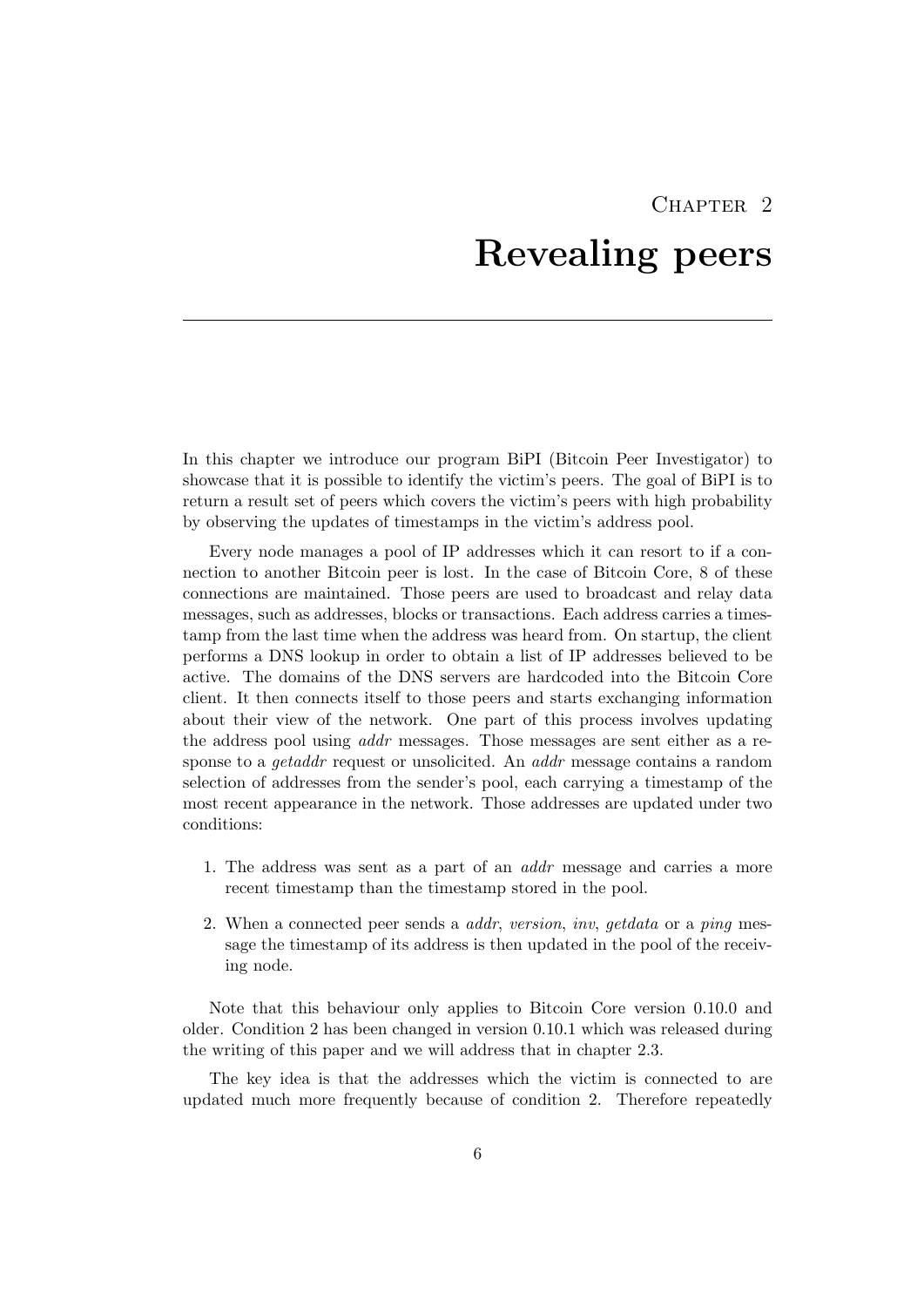#### 2. REVEALING PEERS 7

requesting addresses through getaddr messages first leads to a good coverage of the victim's address pool and second allows an estimate of the update frequency of her addresses.

For the course of this thesis we introduce two terms:

- Those peers which the victim is connected to are called true peers.
- Peers which the attacker believes to be potential true peers are called **pos**itive peers.

By default Bitcoin Core runs 8 of these outgoing connections, meaning the victim actively establishes the connection to those peers, in contrast to incoming connections which do not fall under the definition of true peers and are passively accepted by the victim. The set of positive peers should be larger than the set of true peers in order to mitigate the chance of having false negatives.

### <span id="page-10-0"></span>2.1 Implementation

BiPI is a Python program which operates in the Bitcoin network by using the data messages specified in the Bitcoin protocol. In particular it only relies on the messages belonging to the gossiping of addresses. BiPI only tries to identify the peers of a victim and will not perform double-spends. The victim's IP address has to be known in advance and be given as an input for BiPI. On startup it connects itself to the victim and attempts to take snapshots of the address pool at different points in time. The assumption is that each of those true peers' addresses has a more recent timestamp due to being updated more frequently. Together with other snapshots a score can be constructed about which addresses are the most likely ones to be the true peers. However there is no direct way to take a full snapshot from the victim's address pool. Instead different methods exist which approximate snapshots and thus produce an estimate of the update frequency. The whole procedure should not take up too much time as the peers of Bitcoin Core change from time to time and thus disturb the measurements.

BiPI approximates one snapshot by sending a burst of getaddr requests for having a meaningful coverage of the pool. We defined a snapshot to be 10 successive getaddr messages in a 2 second interval. Between every snapshot the program waits for 10 seconds until a total of 5 snapshots are taken. In the evaluation phase the 10 most recent addresses from every snapshot are collected into an intermediate set of (address, timestamp) tuples. These tuples are then aggregated into buckets, where each bucket is associated with an address. In a final step we sort the addresses by their buckets size in descending order and return the list. Hence the first address in the list is the likeliest one to be a true peer. Contrary, the last address is the likeliest to be a false positive. The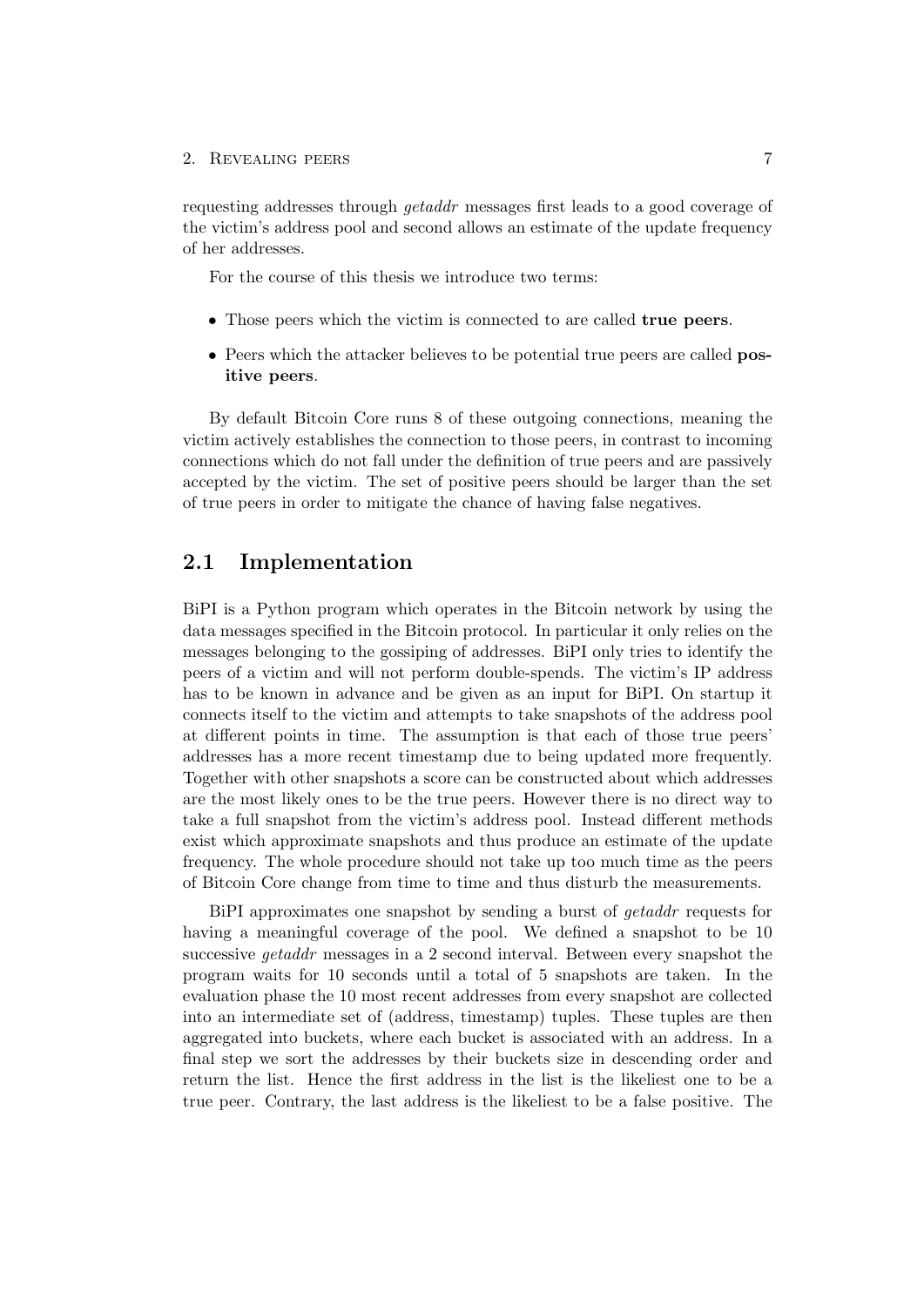#### 2. REVEALING PEERS 8

parameters chosen turned out to be producing the best results while keeping the running time at 3 minutes.

One alternative to the implemented method is to alter the sorting criterion. Instead of just sorting by the most recent timestamp one could also assign a high weight to multiple occurrences of the same address but with a different timestamp within a snapshot. Multiple occurrences of the same address are the result of overlapping addr packets due to the randomness of their content. This means that during the relatively short time of a snapshot the address has been updated which is a strong indicator for a true peer.

### <span id="page-11-0"></span>2.2 Evaluation

In order to test BiPI we set up a controlled environment. As a measure of success we use the *coverage* defined as the ratio between the numbers of peers correctly identified as true positive peers and the total number of true peers.

$$
coverage:=\frac{|true\,pers|\cap|positive\,pers|}{|true\,pers|}
$$

Bitcoin Core represents 97% of all clients used in the network, so we choose this as the victim in our measurements.<sup>[1](#page-11-1)</sup> We ran Bitcoin Core on a local machine with default settings, i.e., allowing incoming connections and randomly establishing 8 outgoing connections. Using netstat we gather the outgoing connections, i.e., the ground truth. BiPI was tested with three different versions of Bitcoin Core which were released during writing, namely 0.9.3, 0.10.0 and 0.10.1. All three versions brought changes to the peer-to-peer behaviour and these become apparent in the results. Fig. [2.1](#page-12-0) represent the average of 120 test instances for every version.

The first plot illustrates the results under version 0.9.3 showing that the gossip of addresses indeed leaks additional information about the connected peers. Even looking only at the top 16 positive addresses yields a coverage of 93% and looking at the top 32 addresses the coverage reaches 97%.

Interestingly version 0.10.0 introduced a change to the gossiping behaviour which improved the success rate of the method developped for version 0.9.3. Clients running this version would not include obviously poor addresses in an addr message, e.g., addresses having an old timestamp or addresses which have had 10 successive failures in a week, etc. For comparison, an *addr* response under 0.9.3 usually contained 1000 addresses, whereas under version 0.10.0 it contains only around 300 addresses. The true peers are by definition never filtered out

<span id="page-11-1"></span><sup>1</sup> getaddr.bitnodes.io/api/v1/snapshots/1437935137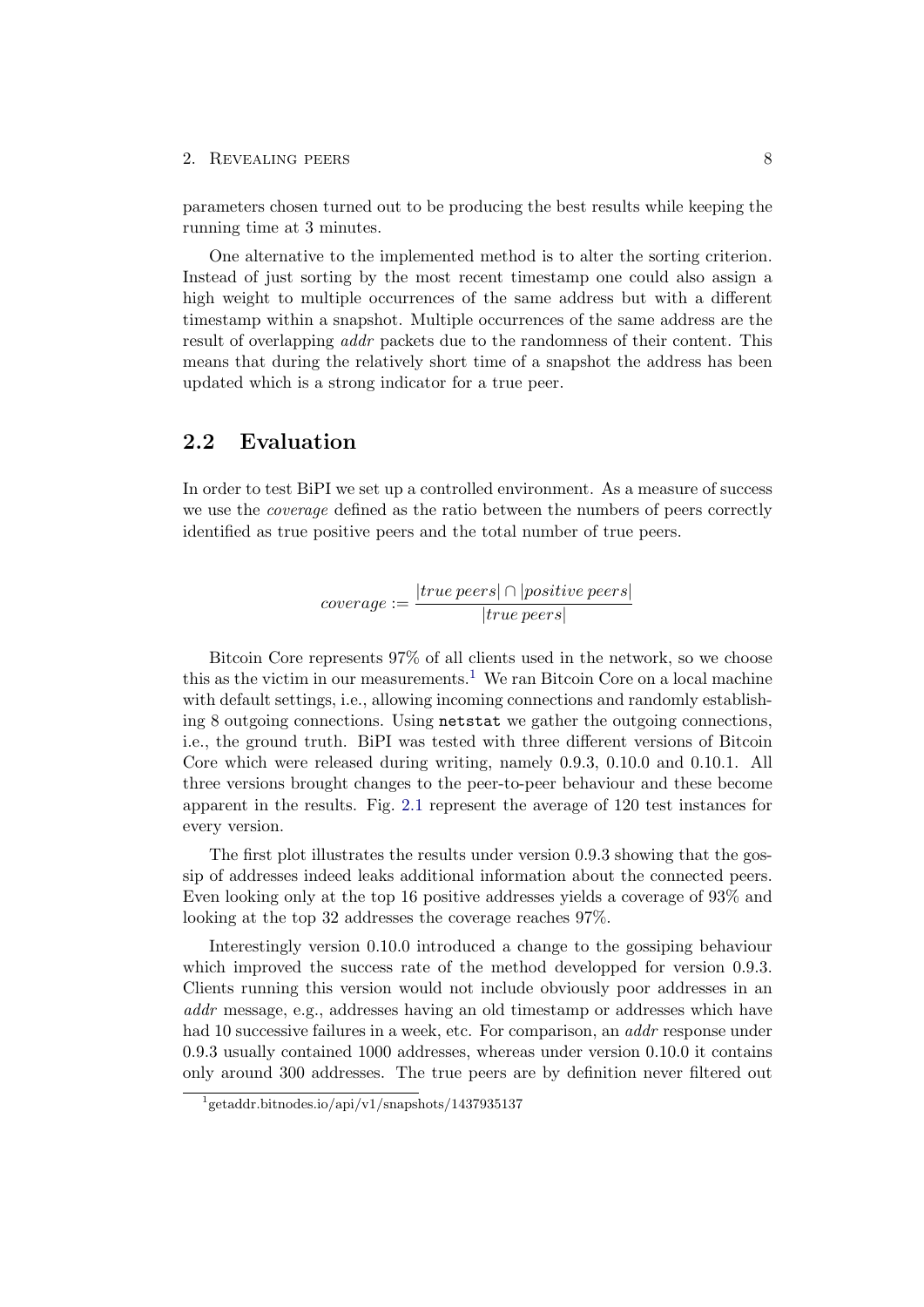

<span id="page-12-0"></span>Figure 2.1: Average coverage for all three versions

and consequently the probability of including false positives is reduced. The second plot in Fig. [2.1](#page-12-0) shows that it would be sufficient to only consider the top 10 addresses in order to achieve a 100% coverage.

This leak has been reported to the Bitcoin Core developers and a fix was released in version 0.10.1. The patch contained a change to the update condition 2 which rendered BiPI ineffective. As long as a the client maintains a connection to the peer, the peer's timestamp is not updated anymore. Only a connection establishment and a disconnect triggers an update. Hence the update frequency cannot be derived from the timestamps anymore. A timestamp of a connected node has now roughly the same update frequency as an unconnected one and sorting the addresses by timestamp yield which addresses have been included the most in addr packets because of condition 1. Note that the alternative methods proposed in chapter 2.1 would also not work as they rely on the update frequency. The third plot illustrates the effect: the coverage does not exceed 8% for the first 64 addresses.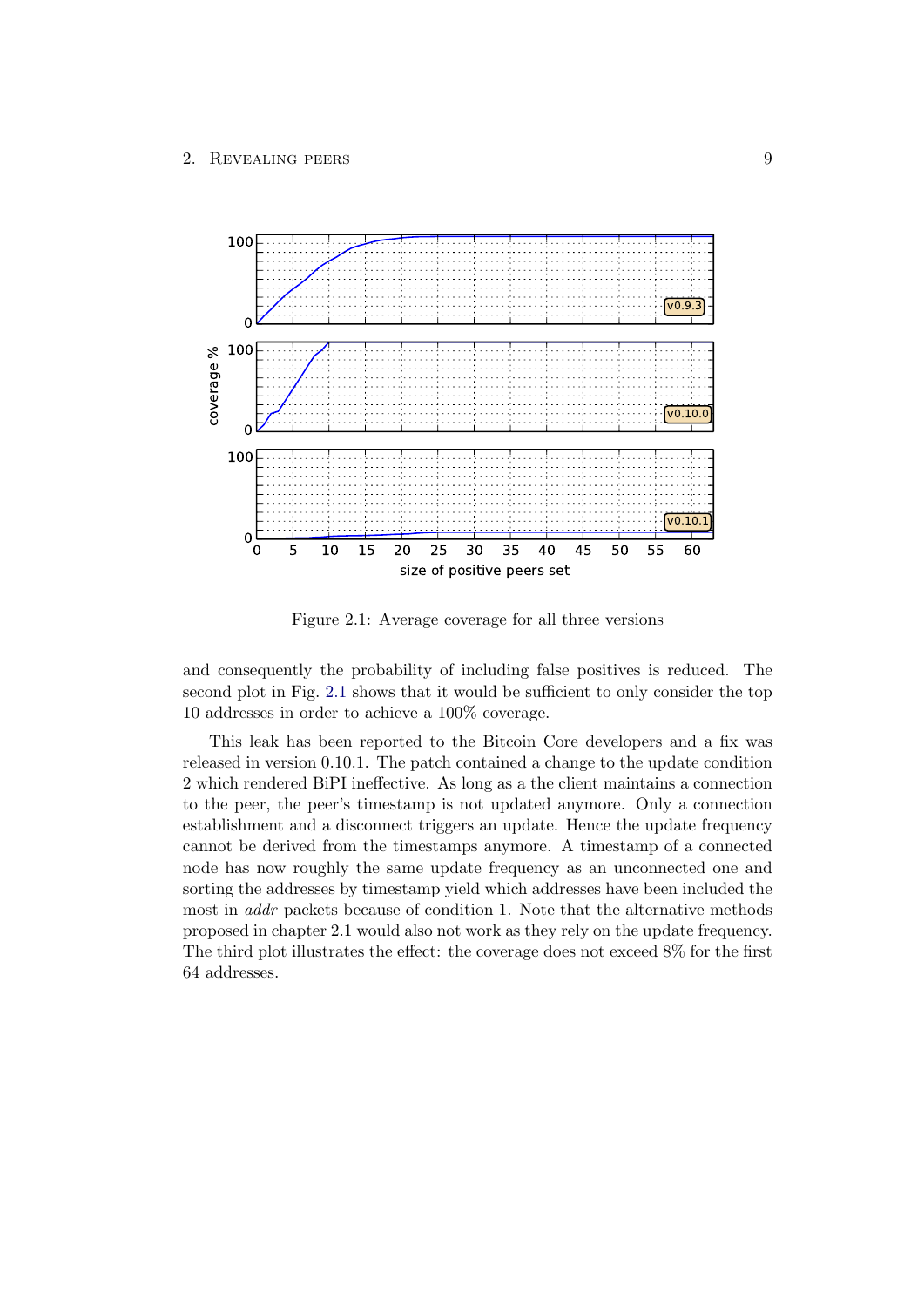## CHAPTER<sub>3</sub>

# <span id="page-13-0"></span>Double-spend with revealed peers

Now that we have found a method to reveal the peers we can start inspecting the security issues this leak causes. The double-spend attack serves as an example of an attack which benefits from additional knowledge about the topology of the network. In this chapter we quantify the benefit by examining the success chance of the attack without further insight about the topology compared to the case with insight. Referring to chapter 1.3 about how the double-spend attack works we define the two transactions:

- 1.  $Tx_v$  denotes the transaction which seemingly confirms the payment for the service claimed, but is then invalidated.
- 2.  $Tx_a$  denotes the transaction which the attacker broadcasts to the other peers and is included in the blockchain in the end.

For a double-spend to be successful two requirements have to be met (Fig. [3.2\)](#page-15-1):

- 1. The victim should not hear from  $Tx_a$  until the service has been delivered and only receive  $Tx_v$ .
- 2.  $Tx_a$  has to be confirmed by the blockchain.

The first requirement implies that the victim has a local detection mechanism whether there is a conflicting transaction or not. Bitcoin Core shows conflicting transactions (Fig. [3.1\)](#page-14-0), so the victim is able to abort before delivery if suspicion arises. But eventually she is going to detect the double-spend, namely when her blockchain is updated. The case, where the victim hears from  $Tx_a$ , after delivery, by a peer which relays the double-spend is very unlikely. This is due to the short transaction propagation time which lies within the acceptable range of waiting time for fast payments. The 50th percentile of a transaction to be propagated through the Bitcoin network lies currently around  $1$  second.<sup>1</sup> The

<span id="page-13-1"></span><sup>1</sup>bitcoinstats.com/network/propagation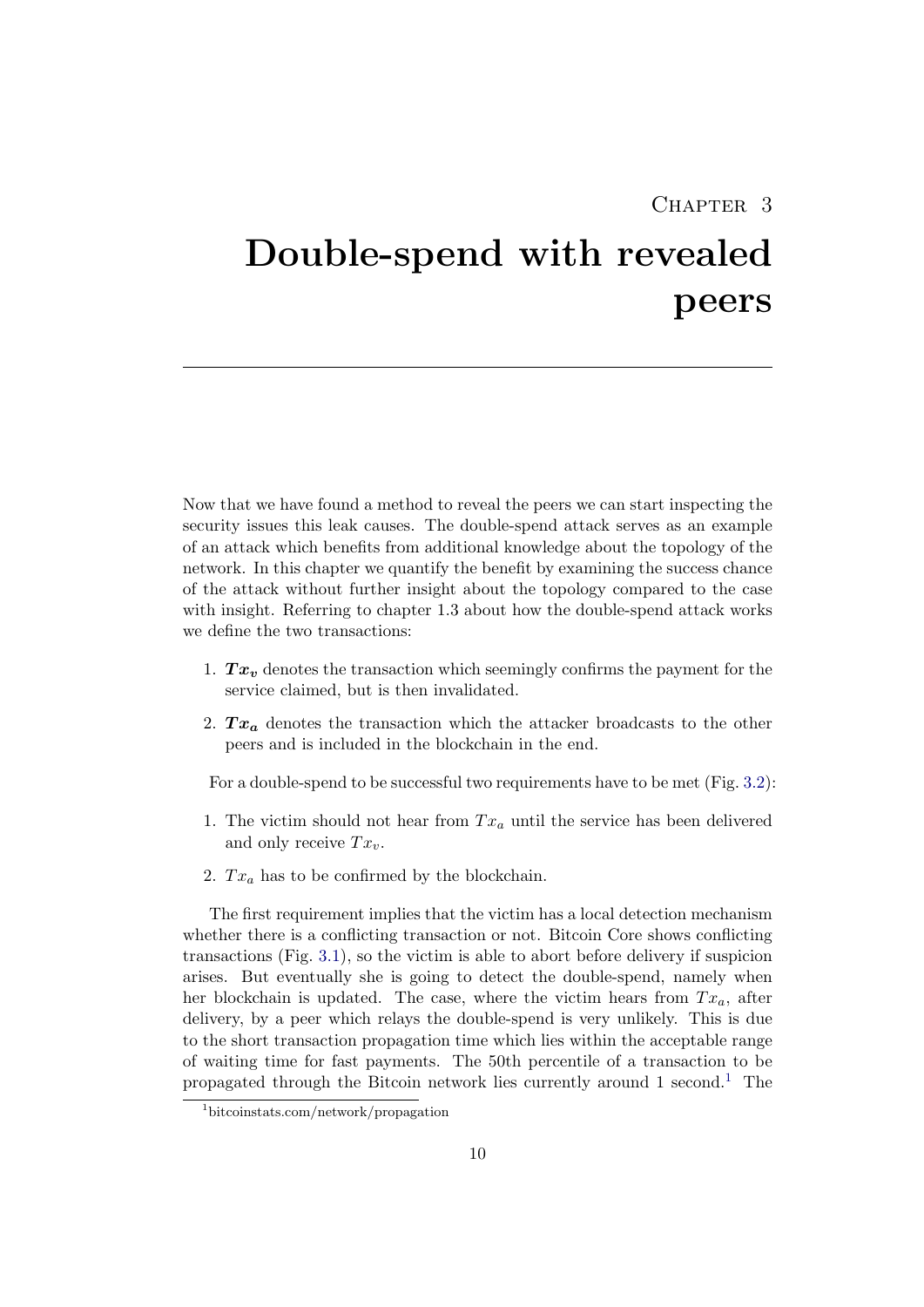#### 3. DOUBLE-SPEND WITH REVEALED PEERS 11

second requirement ultimately invalidates  $Tx_v$  and sends the Bitcoins to the output of  $Tx_a$ .

|                           | no Overview <b>C</b> Send <b>&amp;</b> Receive |                                   | <b>a</b> Transactions                          |                 |
|---------------------------|------------------------------------------------|-----------------------------------|------------------------------------------------|-----------------|
|                           | $\frac{4}{7}$ All<br>All                       |                                   | $\frac{4}{9}$ Enter address or label to search | Min amount      |
| $\Delta$                  | Date                                           | Type                              | Label                                          | Amount (BTC)    |
| ჟ                         | 07.07.15 22:51                                 | Payment                           | <sup>5</sup> ර් (n/a)                          | $-0.00010900$   |
| జ                         | 07.07.15 22:56                                 | Payment                           | <sup>5</sup> ර් (n/a)                          | $[-0.00010900]$ |
| ℬ                         | 071533.00<br>Conflicted                        | Payment                           | $\frac{5}{2}$ (n/a)                            | $[-0.00010900]$ |
| $\mathcal Q$              | Payment to yourself                            | Payment                           | $\mathbb{S}$ (n/a)                             | $-0.00010900$   |
| ℐ                         | 07.07.15 22:56                                 | Payment                           | <sup>5</sup> b (n/a)                           | $-0.00010900$   |
| $\mathcal{Q}$             | 07.07.15 22:54                                 | Payment                           | <sup>5</sup> ර් (n/a)                          | $-0.00010900$   |
| ℐ                         | 07.07.15 22:53                                 | Payment                           | $\frac{5}{2}$ (n/a)                            | $-0.00010900$   |
| $\boldsymbol{\mathbb{Z}}$ | 07.07.15 22:51                                 | Payment                           | <sup>5</sup> ර් (n/a)                          | $[-0.00010900]$ |
| ℐ                         | 07.07.15 22:49                                 | Payment                           | <sup>5</sup> ර් (n/a)                          | $-0.00010900$   |
| $\sqrt{2}$                | 070715225                                      | $D$ <sub>1</sub> $m$ <sup>+</sup> | $5 - 1 - 1$                                    | 0.00010800      |

<span id="page-14-0"></span>Figure 3.1: Bitcoin Core shows conflicting payments

In the traditional case, where the topology is unknown, the attacker must choose the recipients of these two transactions randomly. This makes it impossible to have some control over the success chance of any of the two requirements. The victim's peers could sit among the recipients of  $Tx_a$  as wells as the miners could sit among the recipients of  $Tx_v$ .

Once the true peers are known we can influence the success chance of both requirements. Under the assumption that the nodes do not relay transactions claiming an already used output, which is true for Bitcoin Core, we can create a temporarily isolated view for the victim from the rest of network. She believes that her payment is going to be confirmed while the attacker announces  $Tx_a$  to a large set of other peers. The larger this set is the more likely it is that the mining pools receive and process  $Tx_a$  and therefore meeting second requirement. It is important to point out that sending  $Tx_a$  and  $Tx_v$  at the same time is an issue because of the network latency. In some cases  $Tx_a$  would still reach the victim faster over two hops than  $Tx_v$  in only one hop. Therefore it is necessary to implement a delay between sending out  $Tx_v$  and  $Tx_a$ , with  $Tx_v$  being first, in the hope to sufficiently isolate the victim from the dissemination of  $Tx_a$ . But choosing the delay too large results in  $Tx_v$  being included in the blockchain.

Note that in order to avoid congestion Bitcoin nodes do not directly relay full tx messages to the peers upon reception. Instead the node first announces the availability of a new tx packet by broadcasting the hash of the packet. Only if a peer does not possess this hash the full  $tx$  packet is requested by issuing a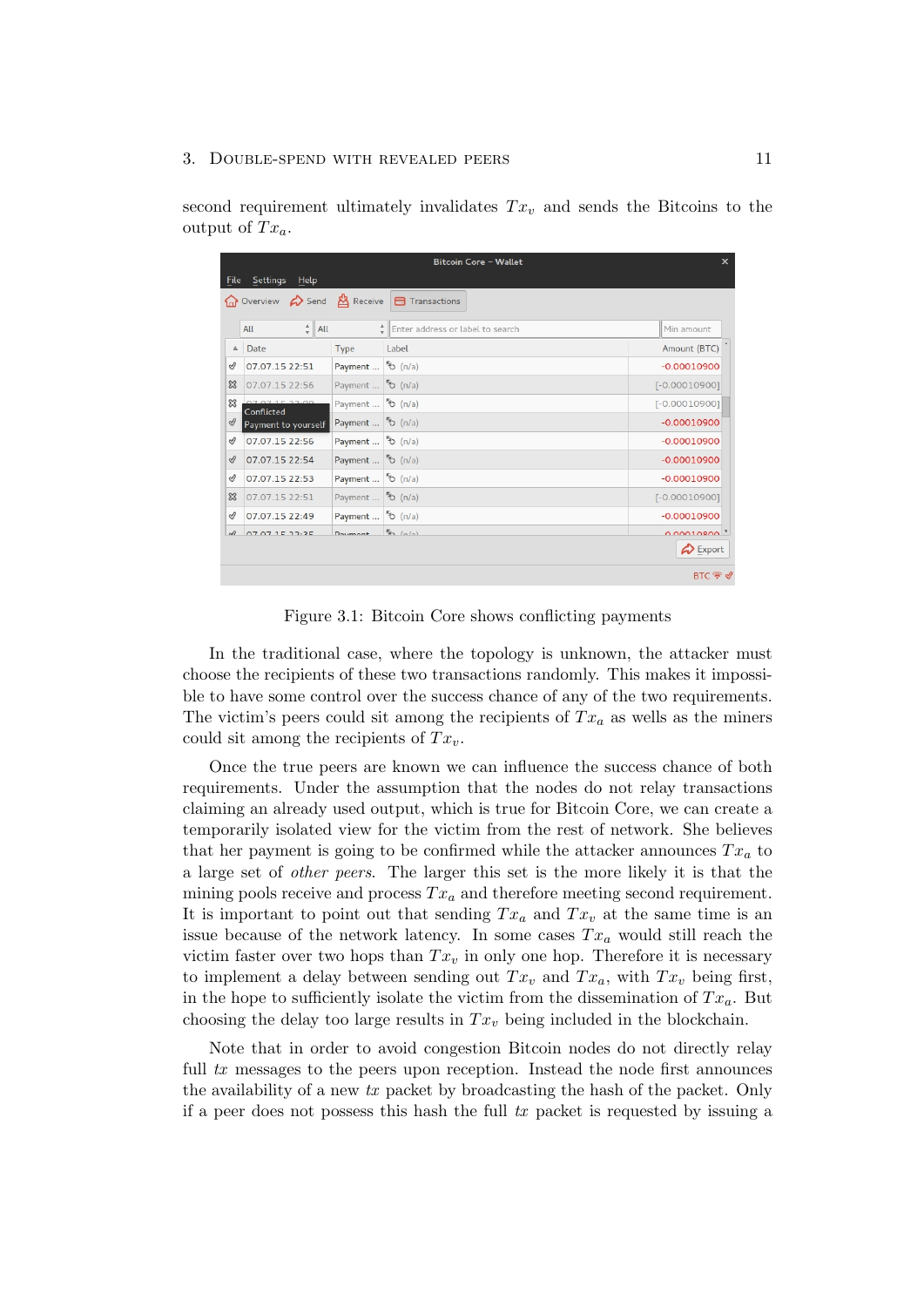getdata request containing the hash.



<span id="page-15-1"></span>Figure 3.2: Attack scenario

## <span id="page-15-0"></span>3.1 Evaluation

For the attack scenario we implemented on the victim's side a Python dummy client, which mimics the network behaviour of Bitcoin Core, including establishing 8 outgoing connections and requesting the transactions announced in inv messages. The dummy client enables us to log all incoming messages for further evaluation which would not be possible with Bitcoin Core. On the attacker's side we also implemented a client with Python. The attacker is able to connect to other Bitcoin clients as well as to create, announce and send transactions. All Bitcoin addresses used in transactions throughout the thesis are owned by us. No third-party Bitcoin address was involved nor defrauded.

In this test environment we assumed the attacker ran BiPI from chapter 2 with a coverage of 100% having 16 positive peers, i.e., 8 false positives and 8 true positives. Furthermore, she chooses 128 other peers uniformly at random from  $qeta dr, bit nodes.io/api/v1/snapshots. There is a trade-off in choosing the set size$ of positive peers. The size has to be sufficiently large in order to guarantee high coverage, but choosing the set too large increases the chance that  $Tx_v$  reaches some mining nodes before  $Tx_a$  and possibly resulting in  $Tx_v$  being confirmed.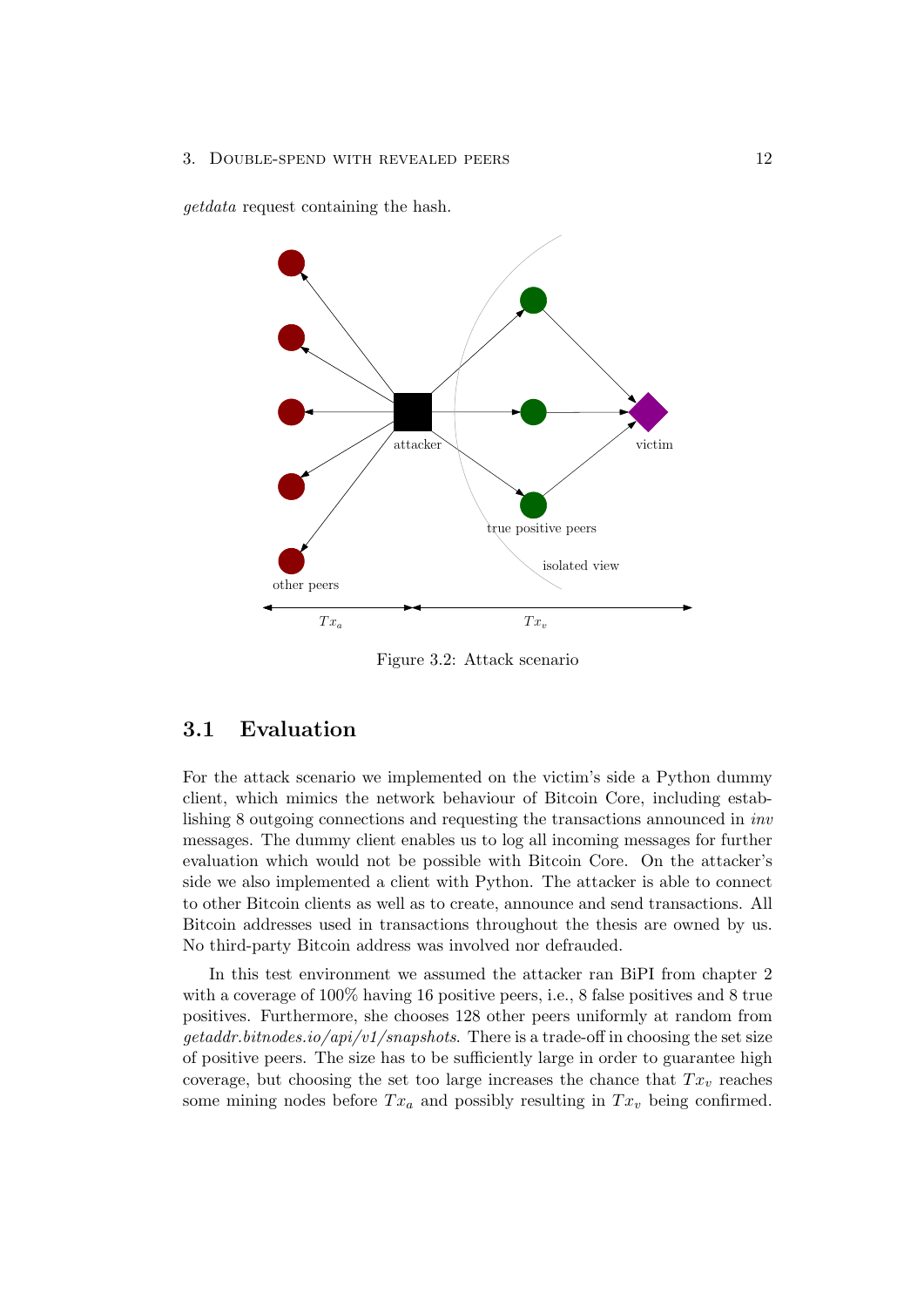We set the size to 16 which yields a 93% coverage. The set size of the other peers was chosen to be large relative to the positive peers set in order to increase the chance of  $Tx_a$  being confirmed.

The double-spend scenario is set up as follows (Fig. [3.6\)](#page-18-1):

- 1. Attacker and victim connect to the their respective peers.
- 2. Attacker announces the availability of both transactions to the respective peers simultaneously in order to prime both groups by sending inv messages.
- 3. Attacker waits 5 seconds for incoming getdata request.
- 4. Attacker sends  $Tx_v$  to the positive peers.
- 5. After waiting a given delay the attacker sends  $Tx_a$  to the other peers.
- 6. Victim listens for messages for another 60 seconds before the test run is terminated.

After waiting for at least one hour we check which transaction has been confirmed by the blockchain by querying the local Bitcoin Core client and examine the log files to see whether the victim has heard of  $Tx_a$ . We ran this setup with several different delays ranging from 0.0 seconds to 0.5 seconds with 0.025 as step-size. In order to measure the improvement we also set up a base scenario as reference. In the base scenario we assume that the attacker has not run BiPI and broadcasts  $Tx_v$  to 16 randomly chosen peers. Every other parameter remains the same.



<span id="page-16-0"></span>Figure 3.3: Success of double-spend attacks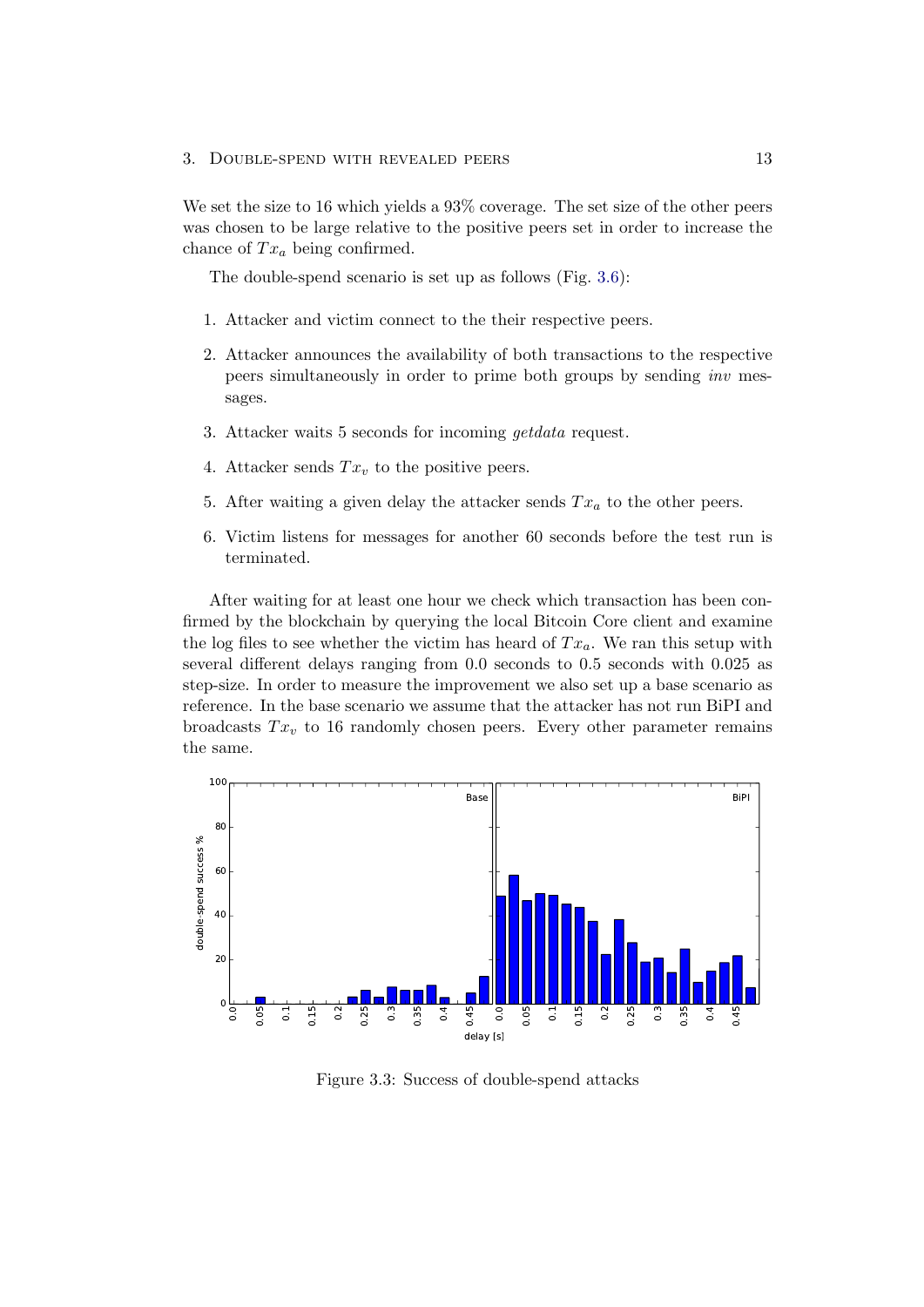#### <span id="page-17-0"></span>3.1.1 Base scenario

As expected the base scenario has only a 12% success rate with 0.475 seconds delay (Fig. [3.3\)](#page-16-0). The reason for failing lies in the early detection of  $Tx_a$  at the victim's side as both transactions are broadcast to a random set of peers (Fig. [3.5\)](#page-17-1). While  $Tx_a$  has a much larger number of recipients than  $Tx_v$  it is clear that the victim has a very high probability of hearing from the wrong transaction even though  $Tx_v$  is given a headstart. On the contrary the probability which transaction is ultimately going to be confirmed does not depend on the different choice of the peers. Fig. [3.4](#page-17-2) therefore shows almost the same distribution.



<span id="page-17-2"></span>Figure 3.4: Percentage of runs where blockchain confirmed  $Tx_a$ 



<span id="page-17-1"></span>Figure 3.5: Percentage of runs where victim only heard  $Tx_v$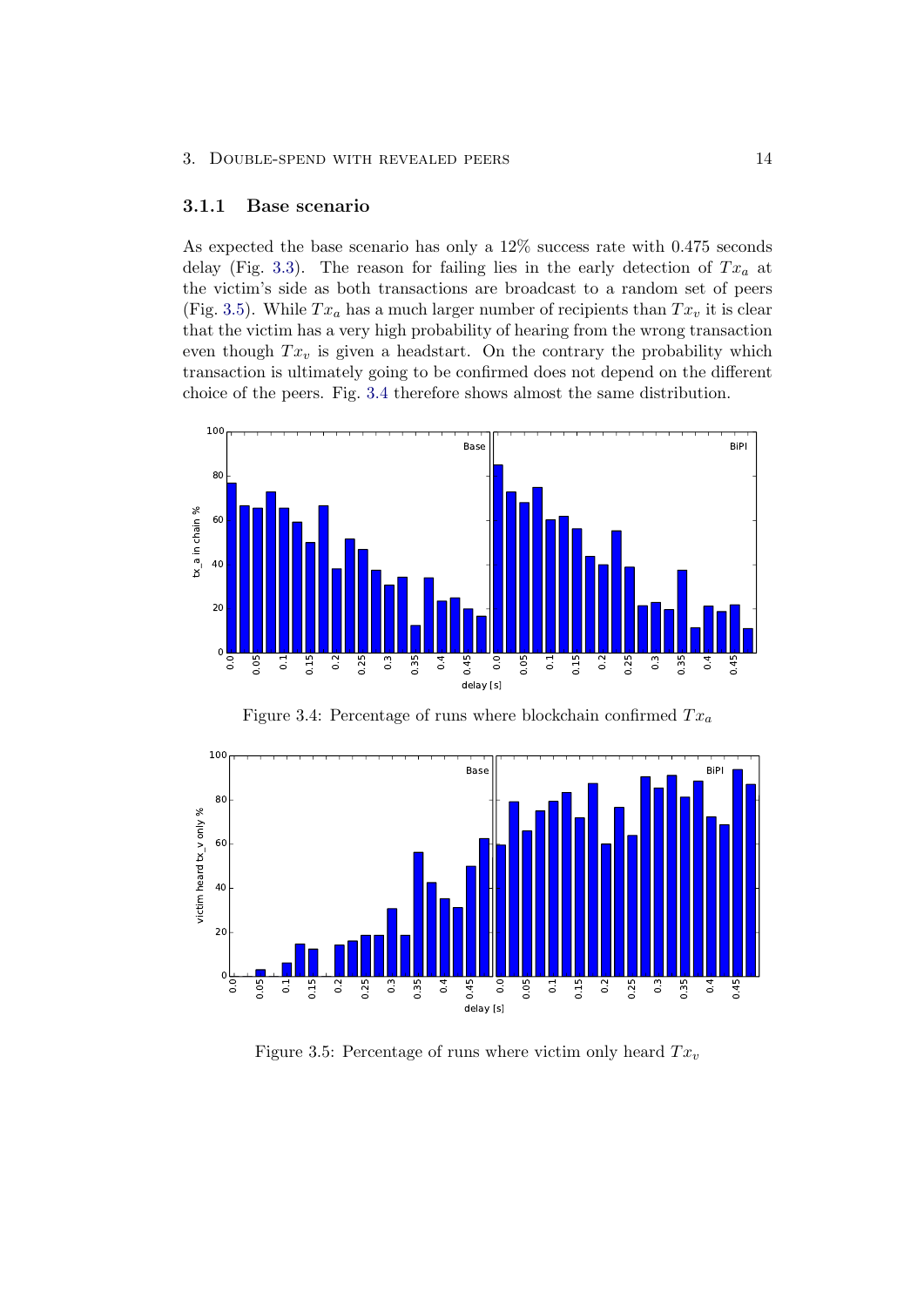#### <span id="page-18-0"></span>3.1.2 BiPI scenario

As soon as the set of positive peers covers the true peers the chance of success increases to almost  $60\%$  with a delay of 0.025 seconds (Fig. [3.3\)](#page-16-0). Surprisingly the delay has less influence on the detection chance than we expected (Fig. [3.5\)](#page-17-1). A major reason is the diversity of clients for Bitcoin, some of which break the assumed isolation of the victim. Most of theses cases are attributed to a client named Bitcoin XT which is a patch on top of Bitcoin Core. It relays the first double-spend to its neighbours which acts as an alert signal for an attack. Further transactions conflicting with the same output, however, will not be relayed in order to avoid congestion in the network.



<span id="page-18-1"></span>Figure 3.6: Example history of a BiPI scenario where victim does not receive  $Tx_a$  (0.325s delay)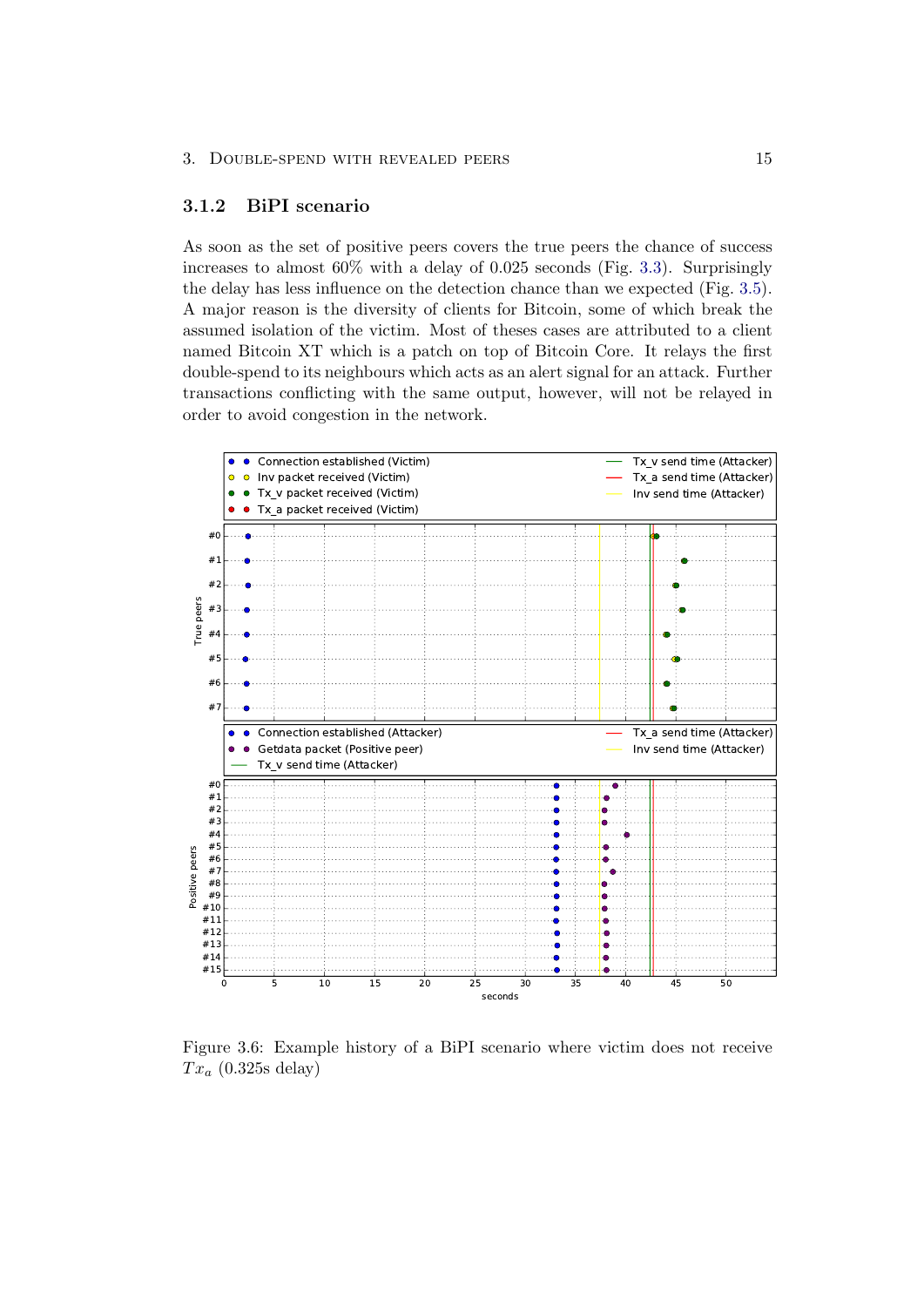## CHAPTER<sub>4</sub> Conclusion

<span id="page-19-0"></span>We have shown that it is indeed possible to gain significant advantage for doublespends if the topology is known beforehand. This knowledge directly translates into an increase from 12% to 60% success probability. Furthermore, we developed a program which is able to find the peers very reliably using timestamps in addr packages. However Bitcoin's recent update to the behaviour of timestamps under version 0.10.1 proved to be successful as it leaves no fingerprints of the currently connected peers on a client anymore. But if an attacker manages to identify the true peers on an alternative way, which can involve methods that operate beyond the Bitcoin protocol, then she is able to achieve the performance shown in chapter 3.

The only recommendation Bitcoin gives to the merchants is only offering fast payment for products not of high value. Nonetheless, because fast payment is very common this recommendation is a restriction to an otherwise promising technology, so the Bitcoin community developed detection and protection mechanisms against double-spends. But yet none of them can guarantee absolute security or has gained enough recognition.